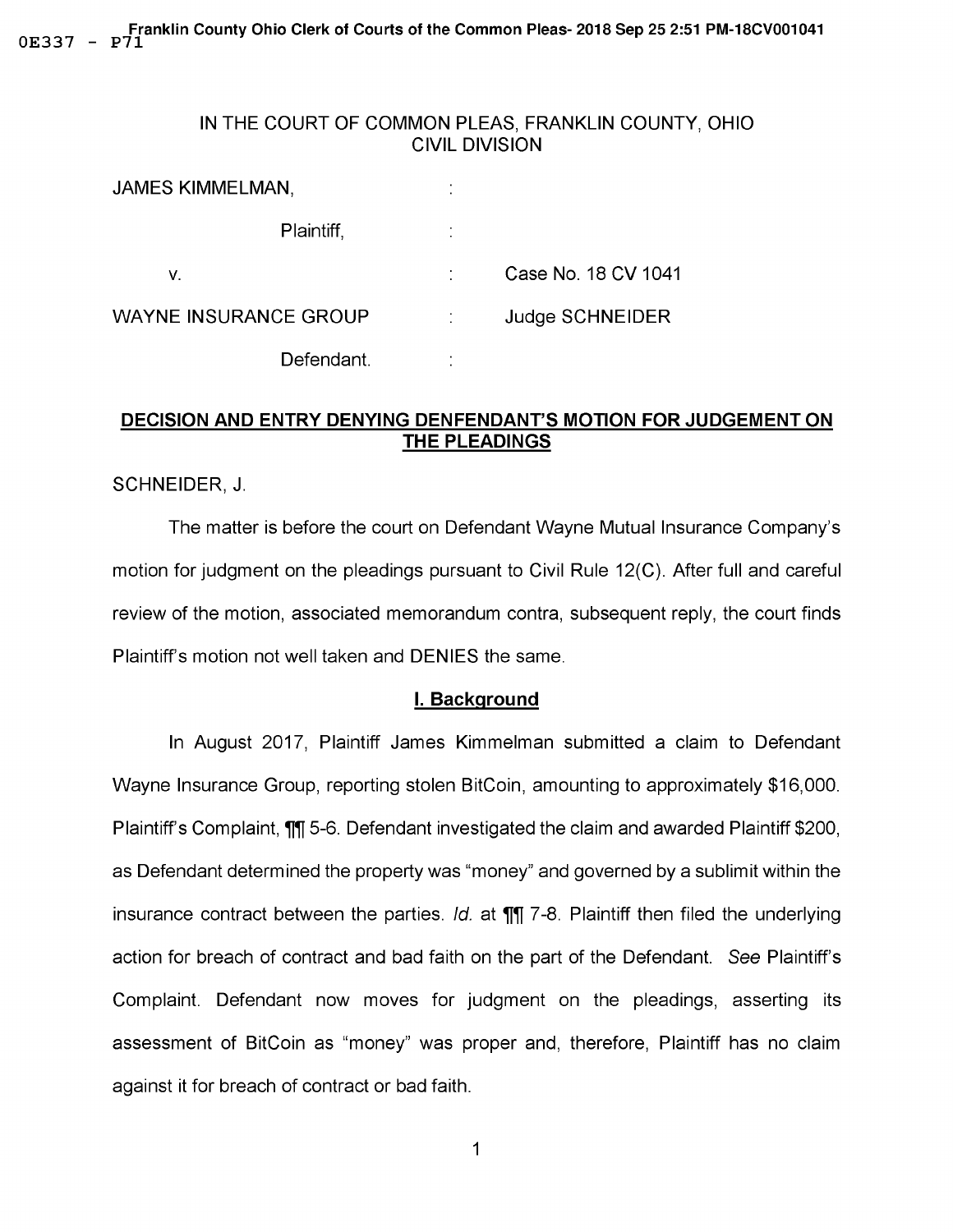Additionally, Plaintiff moves for judgment on the pleadings, as Plaintiff failed to submit a proof of loss, pursuant to the contract. The Court finds this second argument to be outside the scope of the pleadings, and therefore more suitable for summary judgment. Accordingly, the Court denies this claim as procedurally improper. Defendant is welcome to raise a similar argument in a motion for summary judgment after the proper amount of time for discovery has passed.

### II. **Judgment on the Pleadings Standard**

Civ.R. 12(C) provides that "[a]fter the pleadings are closed but within such times as not to delay the trial, any party may move for judgment on the pleadings." As under Civ.R. 12(8)(6), in resolving a Civ.R. 12(C) motion, "a court is confined to the averments set forth in the complaint." Estate of Sherman *v.* Mi/hon, 104 Ohio App.3d 614, 617 (10th Dist.1995). In construing a motion for judgment on the pleadings under Civ.R. 12(C), the court must accept as true all material allegations in the complaint and draw all inferences in favor of the non-moving party. Corporex Dev. & Constr. Mgt. *v.* Shook, Inc., 106 Ohio St.3d 412, 413 (2005). A complaint may be dismissed under Civ.R. 12(C) only when it appears beyond doubt that the plaintiff can prove no set of facts that would entitle it to relief. State ex rel. Midwest Pride IV, Inc. *v.* Pontious, 75 Ohio St.3d 565, 570 (1996).

#### **Ill. Discussion**

Defendant asserts BitCoin is recognized as "money" and supports its argument with references to articles from **CNN,** CNET, and the New York Times. See Defendant's Motion for Judgment on the Pleadings, pp. 1, 6-7. The only legal reference Defendant makes to support its conclusion that BitCoin is money, is a limited reference to a document the Internal Revenue Service released directly relating to the taxation of

2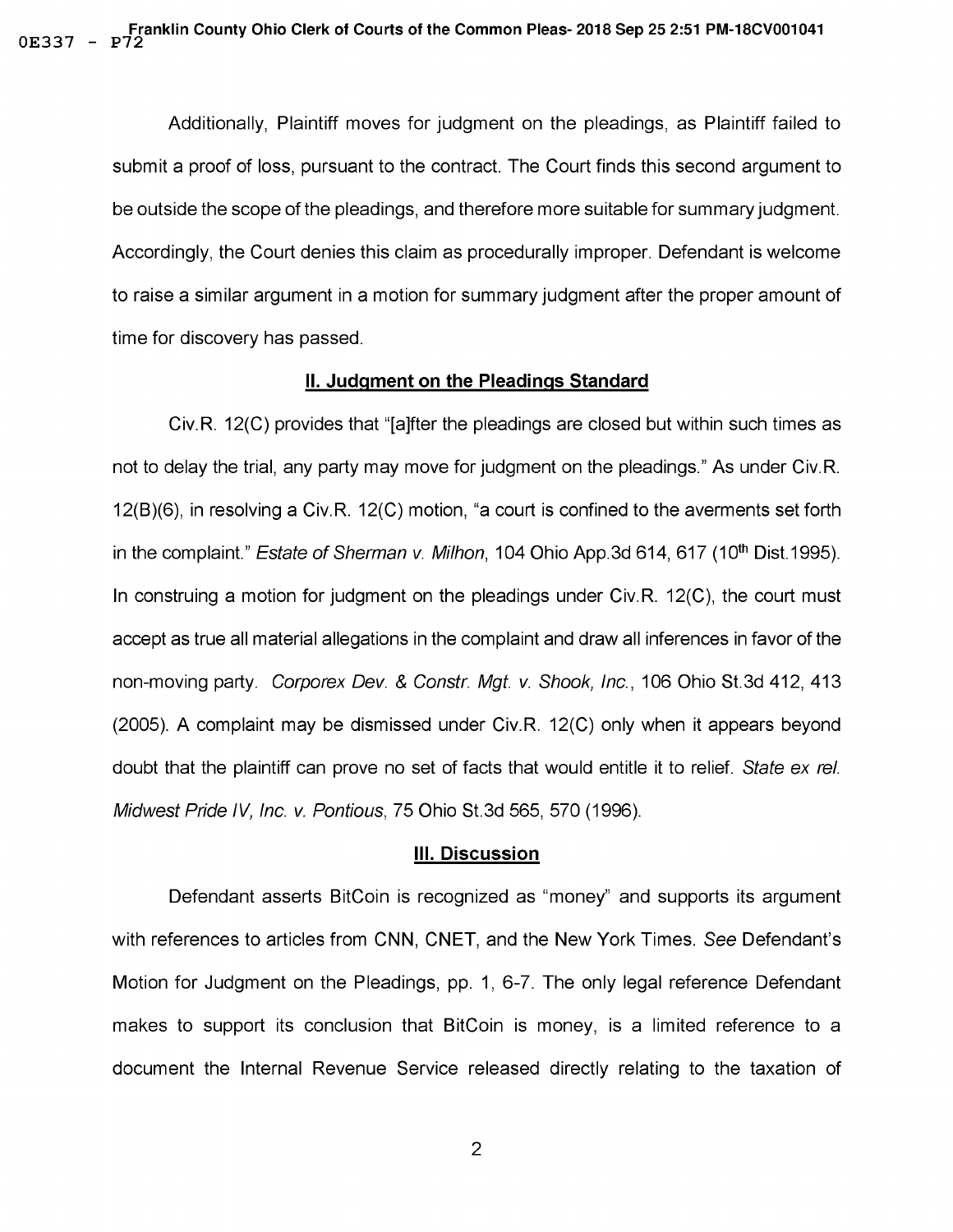BitCoin. Internal Revenue Service Notice 2014-21. Defendant cites the term the IRS has subscribed to BitCoin and other electronic property, "virtual currency."

Plaintiff counters Defendant's argument citing Federal case law and a matter out of the Florida state courts. The Court finds none of these cases are governing or persuasive in the underlying matter, as the federal cases concern the implications of BitCoin on 18 U.S.C. §981 (a statute only pertaining to United States currency, which BitCoin is not, as it is not recognized by the United States), and the Florida case is an unpublished opinion.

Accordingly, the only authority the Court can rely on in determining the status of BitCoin is the Internal Revenue Service Notice 2014-21. Under Notice 2014-21, the IRS states, "For federal tax purposes, virtual currency is treated as property." Accordingly, the Court finds BitCoin, although termed "virtual currency," is recognized as property by the IRS and shall be recognized as such by this Court.

#### **IV. Conclusion**

Based on the foregoing analysis, the Court finds Plaintiff has properly plead his Complaint for breach of contract and bad faith. Defendant's motion for judgment on the pleadings is **DENIED.** The discovery stay the Court enacted in its July 26, 2018 entry is, hereby, lifted.

### **IT IS SO ORDERED.**

## **Copy via electronic filing:**

All counsel of record.

3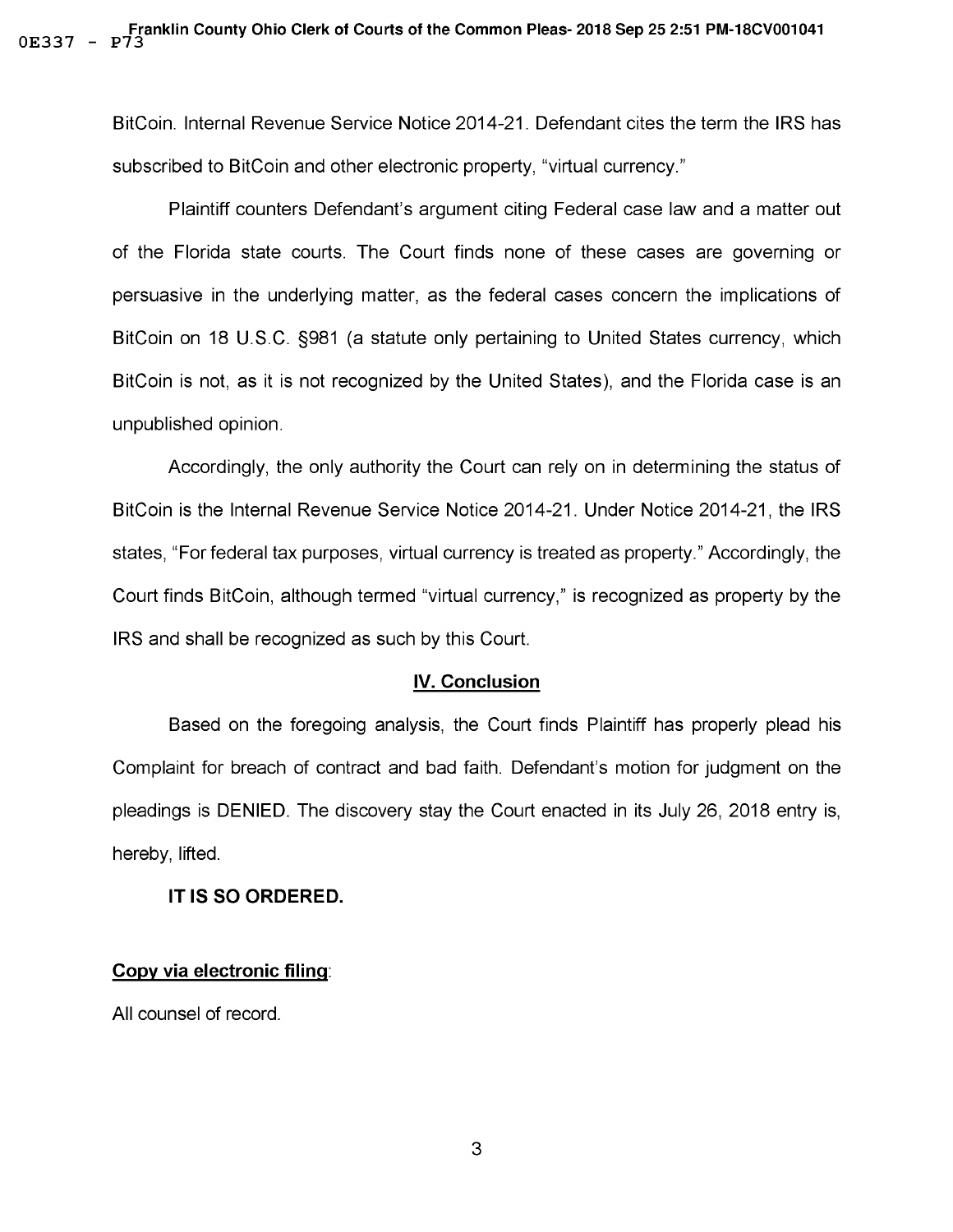**Franklin County Ohio Clerk of Courts of the Common Pleas- 2018 Sep 25 2:51 PM-18CV001041**  0E337 -

Franklin County Court of Common Pleas

**Date:**  09-25-2018

**Case Title:**  JAMES KIMMELMAN -VS-WAYNE INSURANCE GROUP

**Case Number:**  18CV001041

**Type:**  ENTRY

It Is So Ordered.

 $:$   $\mathbb{R}\times$ *CJ~l!i* 

/s/ Judge Charles A. Schneider

Electronically signed on 2018-Sep-25 page 4 of 4